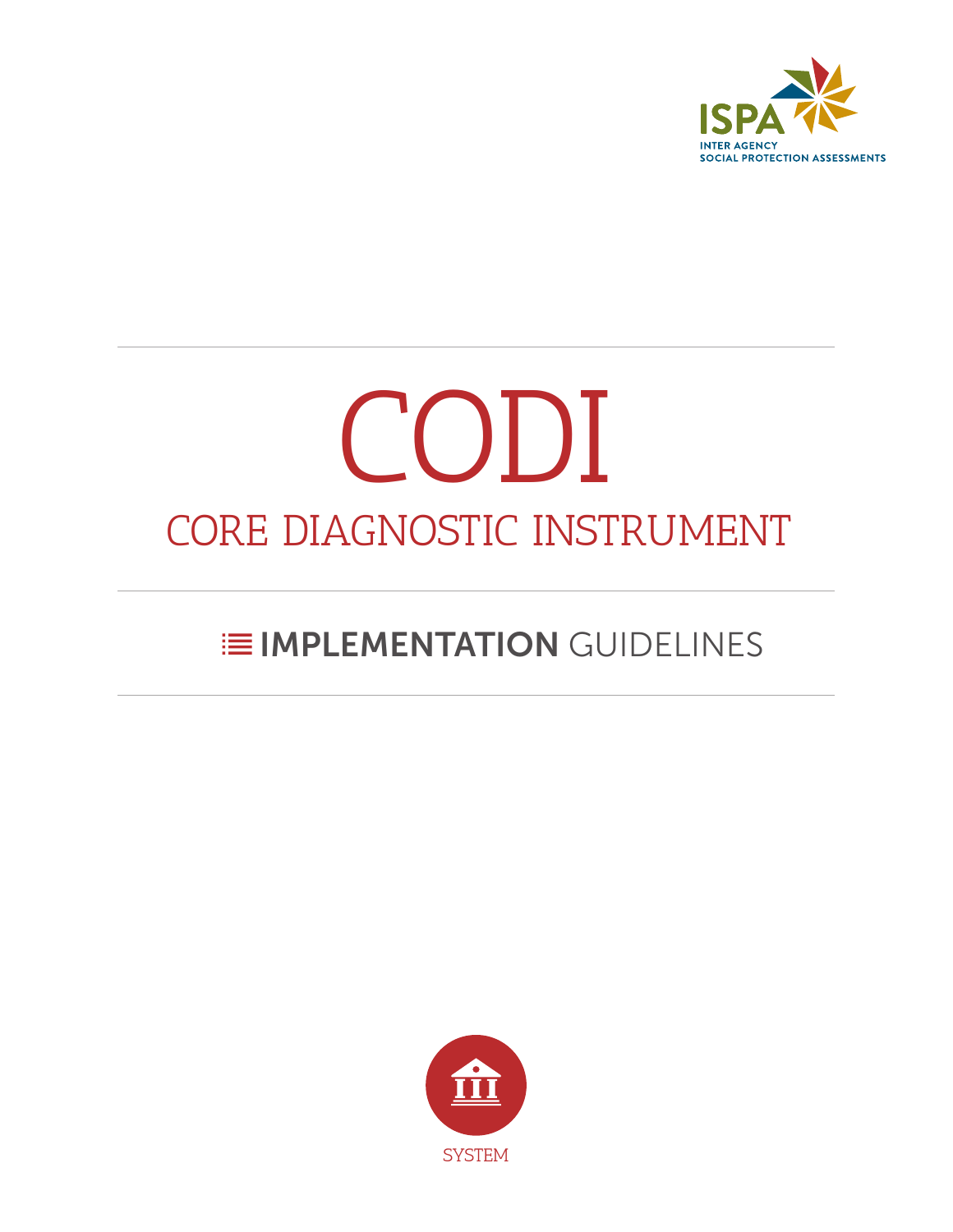These implementation guidelines provide information on how to conduct the assessment of social protection systems using the ISPA CODI tool.<sup>1</sup> The CODI tool is not prescriptive and does not provide a specific implementation plan for the introduction or reform of social protection systems, however, it enables the identification of the strengths and weaknesses of the existing social protection system. CODI is a diagnostic tool that should be applied by a team of professionals with expertise in the subject matter in collaboration with local practitioners and under supervision of the government as input to developing policy options and recommendations. These implementation guidelines provide information on how to implement CODI in a way to get the best results. A standardized and periodic application of the tool can also facilitate tracking progress of social protection systems in a country over time. CODI is not meant to do cross-country comparisons.

The Core Diagnostic Instrument (CODI) provides a broad, overall assessment of the policies, programs, and administrative arrangements of the social protection system. CODI has been designed to: (i) map the key elements of a social protection system in a given country, including national objectives, strategies, policies, programs, and schemes; (ii) analyze social protection system performance against national social protection objectives and track progress against a standardized set of performance criteria over time, (iii) serve as an evidence base for country dialogue on how to strengthen a social protection system, taking into account local conditions, and (iv) promote exchange and coordination between national and international partners.

CODI has been jointly developed under the framework of the Inter-agency Social Protection Assessments (ISPA) CODI, as any other ISPA tool, should be led by the country government and involve related national stakeholders, including relevant government ministries and agencies, social partners and civil society organizations, national social protection practitioners and experts, private sector, as well as international development partners (Annex A). Technical assistance from international development partners could be requested for the implementation of CODI.

These Implementation Guidelines are indicative of the type of activities that should be undertaken to use the ISPA tool in the field and are neither intended to be prescriptive nor restrictive. Countries may adapt these guidelines to fit particular circumstances, depending on their needs and availability of data and resources.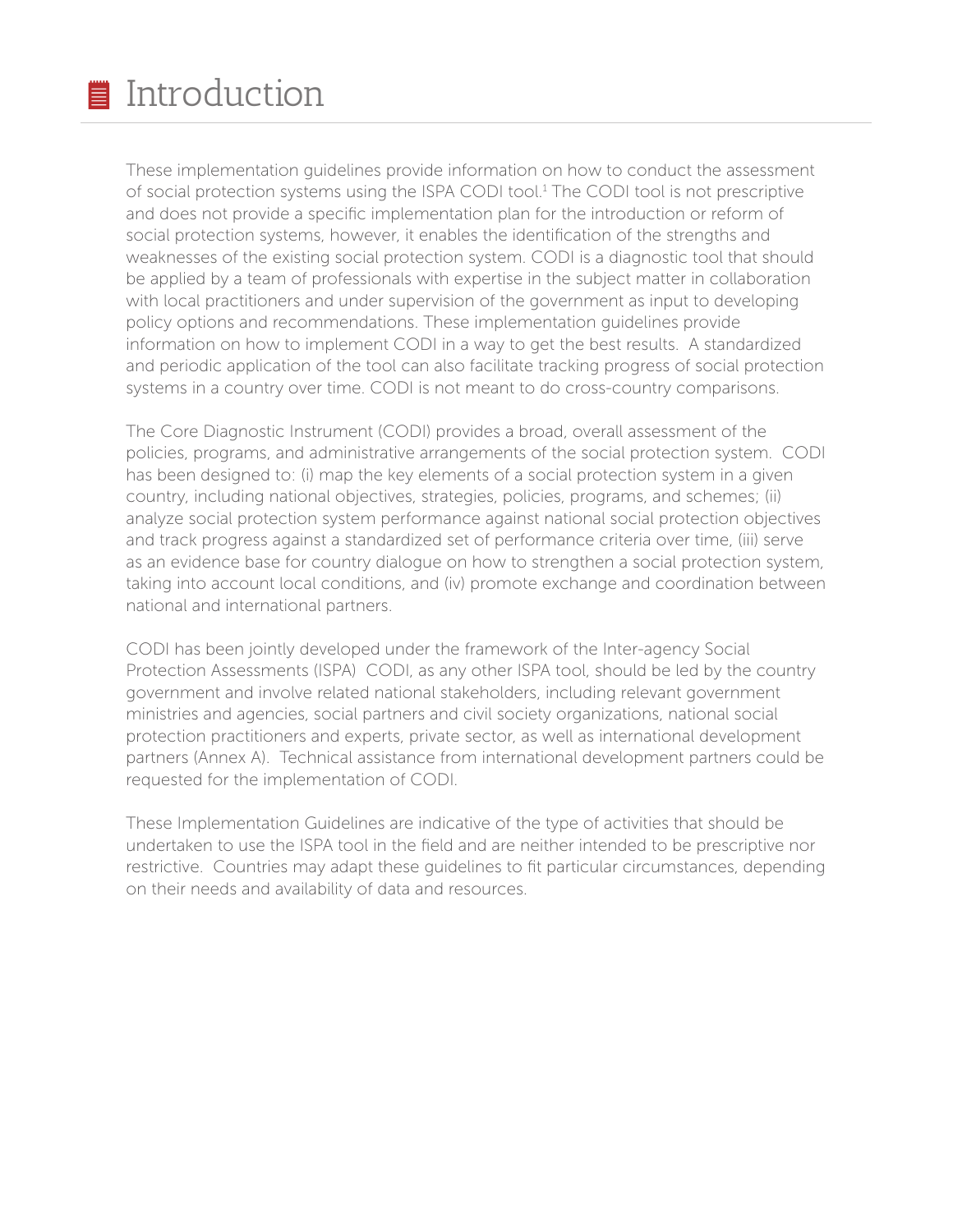#### Phases for the Application of the CODI Tool:

The CODI assessment is done with data gathered through both: (i) desk research and (ii) exchange with stakeholders in the field. It is estimated that the full application of CODI can be completed in eight months, although this may vary depending on the complexity and comprehensiveness of the social protection system and the availability of relevant data. Countries may adapt these guidelines to fit particular circumstances.



#### Different Forms to Apply CODI Tool:

CODI may be implemented in three different forms

**1. Self-assessment:** Government decides to complete the assessment on its own. In this case the assessment tool is free and publicly available and can be fully countryled without any DP engagement.

2. Demand-driven: Governments may request support of DPs. In this case, a government requests an agency in country, international agencies, development partners (DPs), the UN RC, or the Coordination Team to support or carry out a SP system assessment. ISPA Coordination Team channels the request and helps to coordinate development partners' participation and engagement for an interagency application of CODI.

**3. Supply driven:** DP agency proposes CODI to Government and engineers the implementation. In this case the application of CODI is encouraged and supported by an agency (with support and technical assistance from the ISPA Coordination Team). Again, the agency initiating this process should invite other agencies to participate in an interagency application of the tool. Even if the idea for the CODI application is initiated by the agency, government interest, endorsement, support and *This implementation guidelines apply mainly for demand and supply driven* 

*assessments.*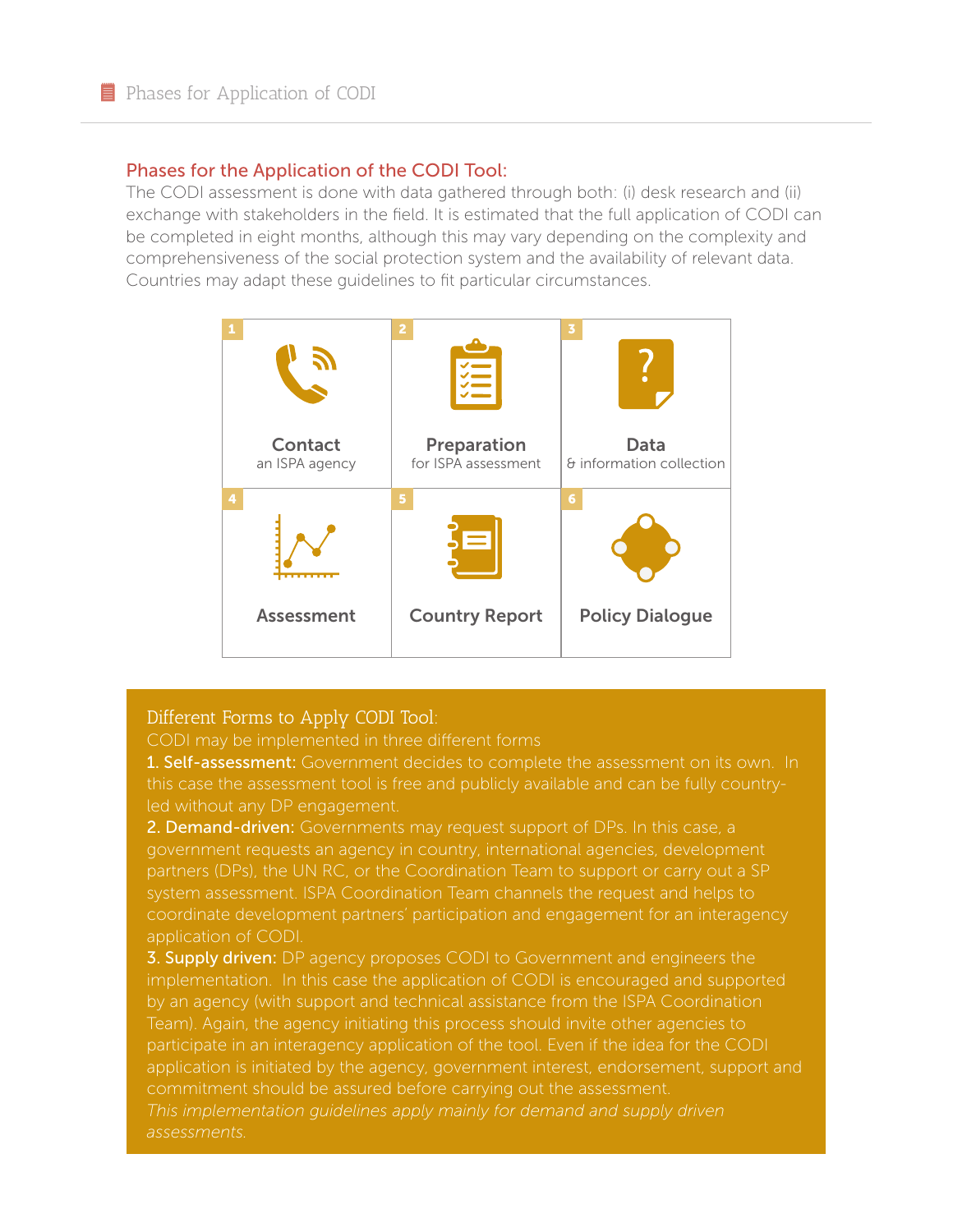#### a. Inception Meeting

Before starting to implement the assessment and regardless of whether the assessment is supply or demand driven, the government leading agency (agencies) and the development partner (DP) contacted for the assessment must have an in-country Inception Meeting. The main objective of this meeting is to better understand the government needs and interests and to explain the assessment objectives, potential and limitations, the assessment criteria, the ISPA interagency framework, the process and modus operandi of carrying out the assessment, and expected results. This meeting should also be an opportunity to identify the relevant stakeholders to be involved in the process.

It is desirable that this meeting will be between senior level staff from the government agency / Ministry interested in conducting the assessment, as well as Senior DP representatives. It is desirable that the agency that oversees SP systems in the country (i.e. Ministry / Department of Social Development) participates in this inception meeting along with counterparts in the social protection agency / agencies.

When feasible the Inception meeting would be face to face, but there is an alternative to use audio or video conference technologies to speed the process and reduce costs.

#### b. International Development Partners Coordination

After the inception meeting and once the assessment methodology and process has been fully understood and endorsed by the government, the DP agency that received the government request or has offered to lead the assessment needs to coordinate with other international development agencies that have expressed their interest to participate in the assessment or that have strong presence in the particular country.

This coordination is aimed to: (i) inform DPs about the main objectives and scope of the assessment, (ii) confirm which other agencies will actively participate in the assessment (possibly as part of the Assessment Team), (iii) gather existing information about documents and stakeholders that may be approached during the assessments, (iv) find mechanisms to guarantee DP in-country coordination, and (v) agree among DPs on a common perspective for the orientation meeting regarding the application of the CODI tool. This coordination needs to involve HQs and in-country offices from the different development partners. DP should identify individual focal points to serve as the primary interlocutor for the specific assessment.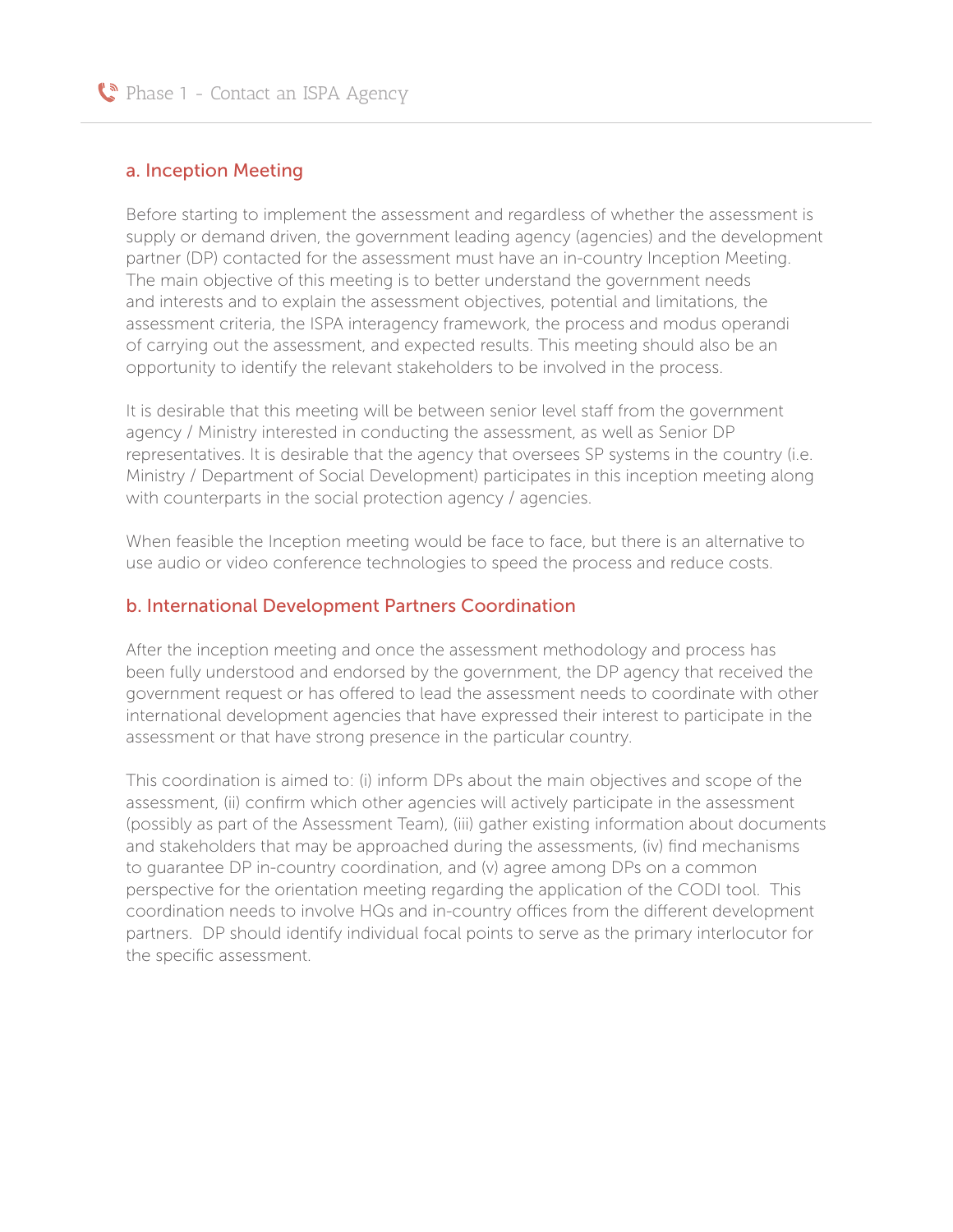#### c. Establish Assessment Team

Once the agreement is reached between the ISPA agency and the government and all the DPs are informed about the assessment, the Assessment team (AT) needs to be established.

The AT should have professionals with expertise in SP systems, and country context. Also, national focal point(s) need to be nominated by the government to serve as the general counterpart(s) for the application of the ISPA tool in the country. It is expected that the focal point will be SP professional(s) with deep knowledge of the SP system and leverage amongst national stakeholders and should be part of a lead SP agency/ministry.

#### d. Orientation Meeting

Before the assessment team organizes the field visit, the government focal point has the option to organize an orientation meeting that has the following objectives:

- Present the plan to conduct the assessment, and explain content and process.
- Invite SP stakeholders from national and international agencies to explain the CODI tool, ensuring a common understanding and getting their endorsement and recommendations for its application.
- Discuss and agree on the basic TORs for the assessment, including the nature of the DP support requested and the roles and responsibilities of all parties involved.
- Agree on relevant key informants / technical experts who can provide information to complete the CODI Data Collection Framework.
- Agree on the process for drafting and finalization of the country report, including peer review process.
- Agree on the creation and composition of an in-country Steering Committee (SC) that will validate the assessments (see below).
- Set the bases for a future policy dialogue on Social Protection.

Ideally this orientation meeting could take place in the context of an existing structure, i.e. SP task forces or sector groups if they already exist and their composition is considered satisfactory for the purposes of CODI. It is desirable that the orientation meeting has the participation of the Assessment leader, and other members of the assessment team (either in person or by audio / video conference).

If possible, the orientation meeting (as well as the Steering Committee) should gather representatives from:

- Relevant line ministries and agency(ies) in charge of SP issues
- Social partners
- Civil society organization
- Social protection organizations
- Other relevant stakeholders according to the national context (e.g. academics)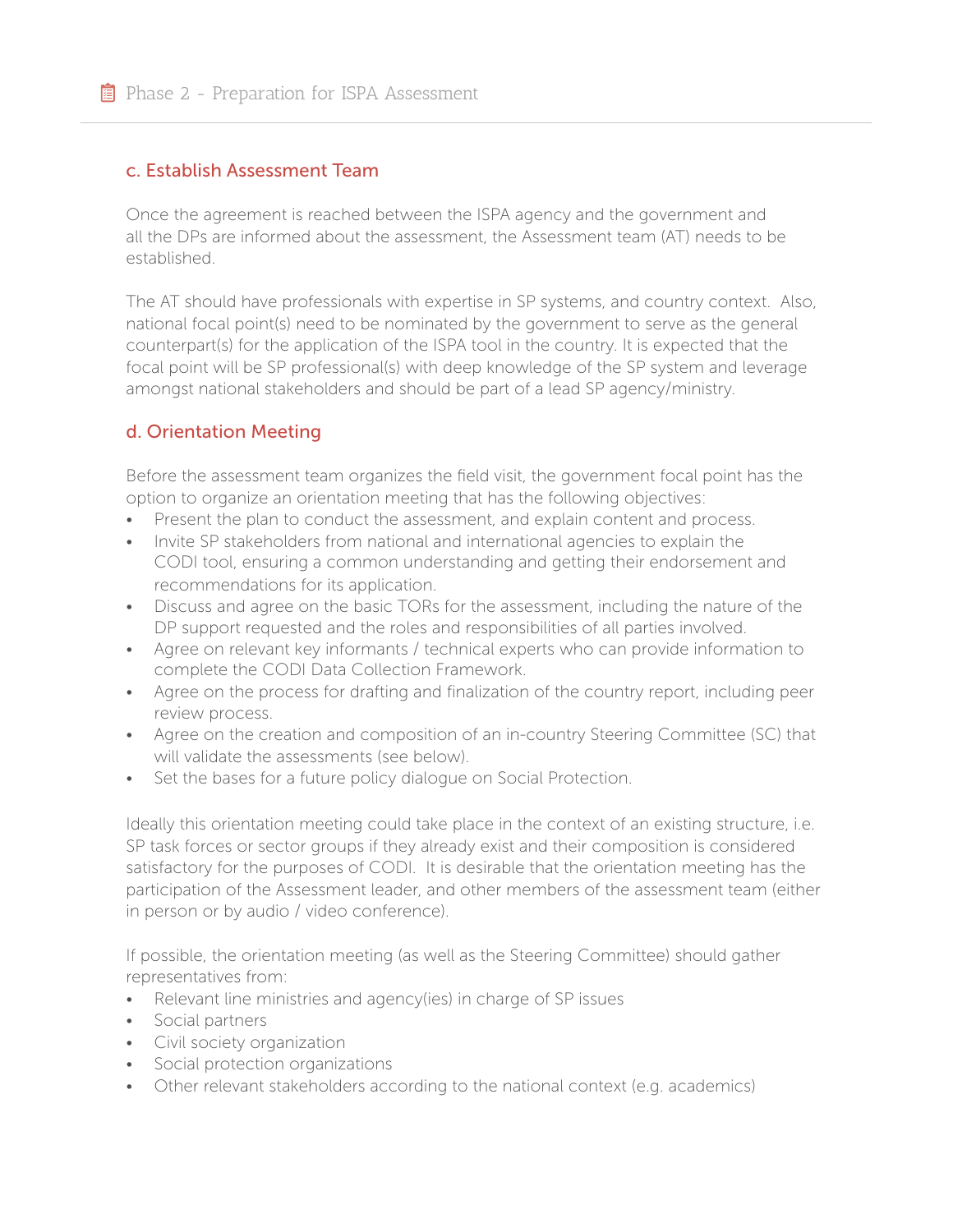#### CODI In-Country Steering Committee:

Where structures such as SP sector groups exist, these should be built upon as the starting point for establishing the CODI in-country Steering Committee. The assessment. The main responsibilities for the SC include: i) advise the assessment implementation, iii) guide and provide feedback to the CODI assessment team, and iv) review drafts of final report and produce recommendations to improve it. Ideally the members of the SC will remain the same throughout the CODI implementation level stakeholders including high level government officials from different key ministries, social partners, etc. that can own the results and influence change.

#### e. Preparation of Stakeholder Consultations - Timing & Logistics

The AT leader and the government focal point(s) define the best dates and length of the stakeholder consultations, ensuring the participation of the most important actors involved in the design and implementation of SP policy and programs. At this stage, the AT should reach individually the technical professionals from the stakeholders (who are responsible for the actual implementation and monitoring of the SP policies and programs) in order to identify available data that can be of use and also to secure their availability and willingness to participate in bilateral meetings during the period identified. It is important to set the agenda of the meetings with sufficient time and ensure the availability of relevant actors both for the initial kick-off meeting and for bilateral meetings. During this step also site visits and focus groups with beneficiaries from the SP programs being assessed should be organized (Annex B).

#### f. In-country Training on CODI Components & Assessment Criteria

When needed, the country assessment team receives training on how to collect and fill CODI Questionnaires, as well as on how to complete the assessment tables.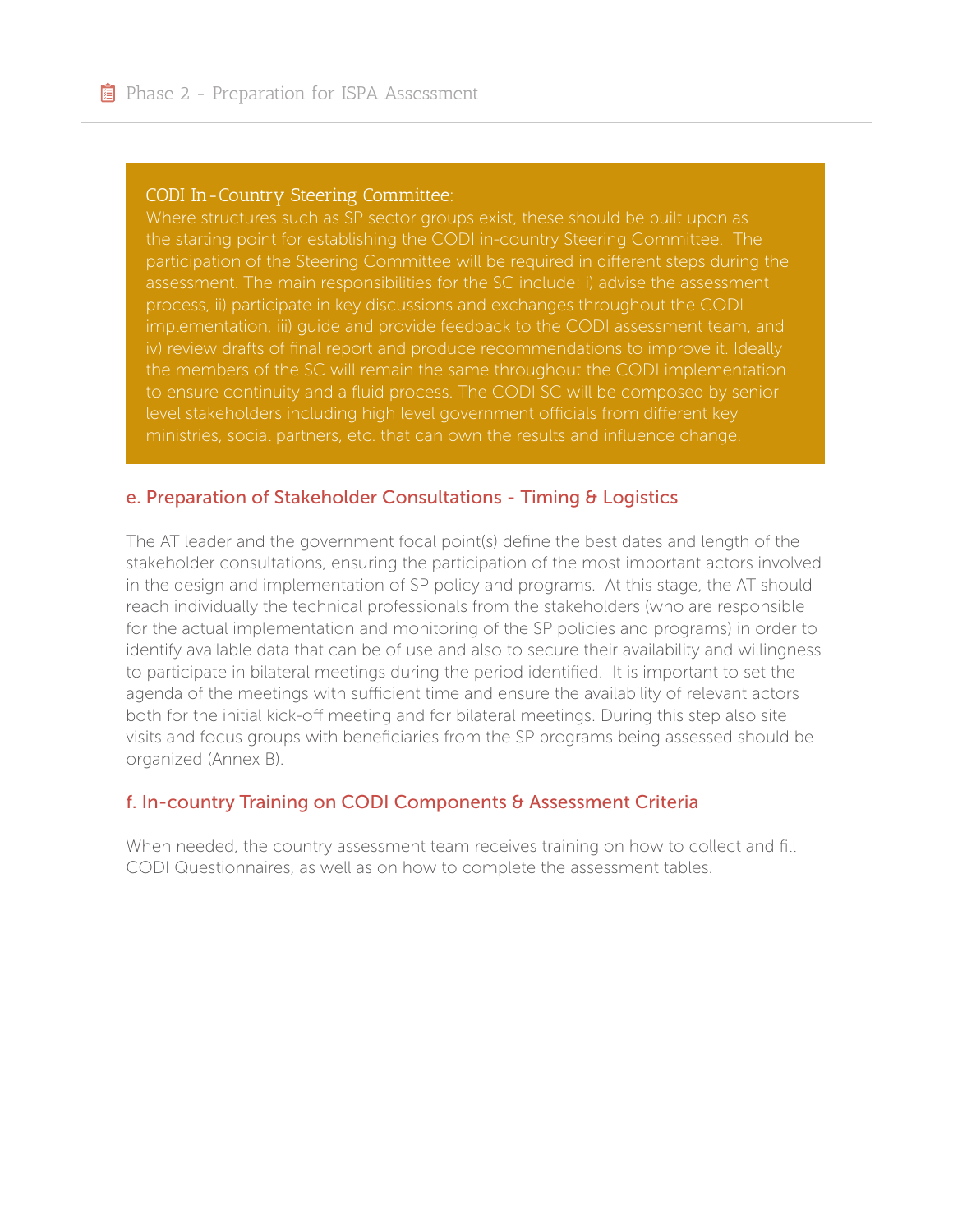#### g. Pre-population of Data Collection Framework & Desk Review

The CODI Assessment team will conduct a desk review of documentary evidence of: (i) SP definition, national SP legislation and strategies (ii) inventory of all SP programs (including available operational manuals, annual reports, M&E reports, or other available information), (iii) administrative data and qualitative data of schemes and programs, as well as the government budget, (iv) collection of relevant social, economic, demographic, and political information, and (v) exploration of accessibility to ISPA agencies.

This data can be collected from web sources including government websites, the World Bank and other development banks, UN agencies portals, NGO websites, academic sources, and the like. The sources of data and relevant information include qualitative and quantitative government reports, legislation, DP reports, and academic literature, among others. To the extent possible, national data sources should be given priority consideration.

This data/information collection will serve as the main input that will help the AT to prepopulate the CODI Questionnaires (Modules 1-3) and key social, demographic, labor market and economic indicators table. This will help to identify main information gaps and potential key stakeholders that need to be interviewed. Additionally, to pre-populate the Data Collection Framework, the AT should have in mind the Country Report Outline, in order to guarantee the team collects the necessary information.

The information collected in the CODI Questionnaires and through the economic and social indicator tables will be the base for the Country Report and the filling in of the assessment overview tables.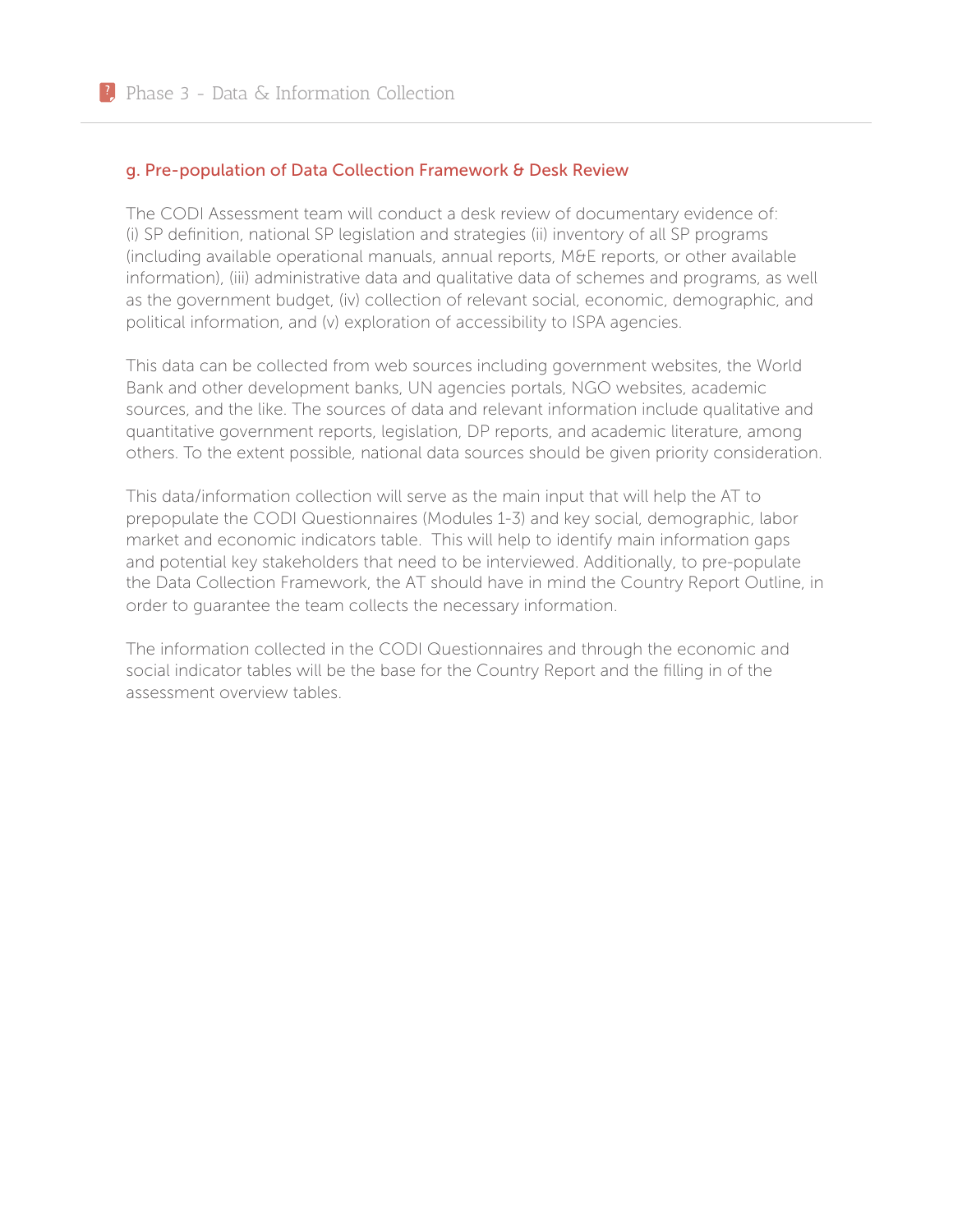For a basic assessment, a period of time (e.g. 2-3 weeks) should be agreed to meet the national authorities and other relevant stakeholders for the assessment of the Social Protection System. The duration of the period will change according to the complexity of the assessment and availability of stakeholders.

The main objective of this phase is to validate existing information, collect missing qualitative and quantitative information, apply the assessment methodology, and discuss preliminary findings with the government and other relevant stakeholders.

### Stakeholder Consultation:

#### h. Pre-Field Mission Meeting

In order to ensure effective stakeholder consultation, the assessment team will organize meetings / VCs to share the revised agenda with the government counterparts / focal points, revisit the objectives of the assessment, finalize the logistical details, share the process of data gathering for the desk review, etc. This VC will confirm if there is "Green Light" to conduct the stakeholder consultations.

#### i. Initial Kick Off Meeting with Stakeholders

In this meeting the AT, the government leading agency (agencies) and the Steering Committee revisit the objective of the assessment, potential and limitations, the assessment criteria, the interagency framework, the process and modus operandi of carrying out the assessment and expected results. In addition, the agenda for the consultations is shared by the AT with the participants and changes and adjustments are done, according to their suggestions.

#### j. Bilateral Meetings with Key Informants, Site Validation of Information and Collection of Pending Information

During the stakeholder consultations, the AT will have bilateral meetings (previously organized during Phase 2) with the main agencies involved in the design and implementation of SP policies and programs. Also, there will be individual meetings with members of the Steering Committee, and other relevant stakeholders to the assessment (i.e. research and academic institutions, CSO, persons covered and/or benefiting from SP schemes or programs, etc.). The information obtained during these meetings will be used to complete or validate the pre-filled Questionnaires. It will also enable the team to identify implementation issues, and any other form of discrepancy between the design (and literature) and the operations.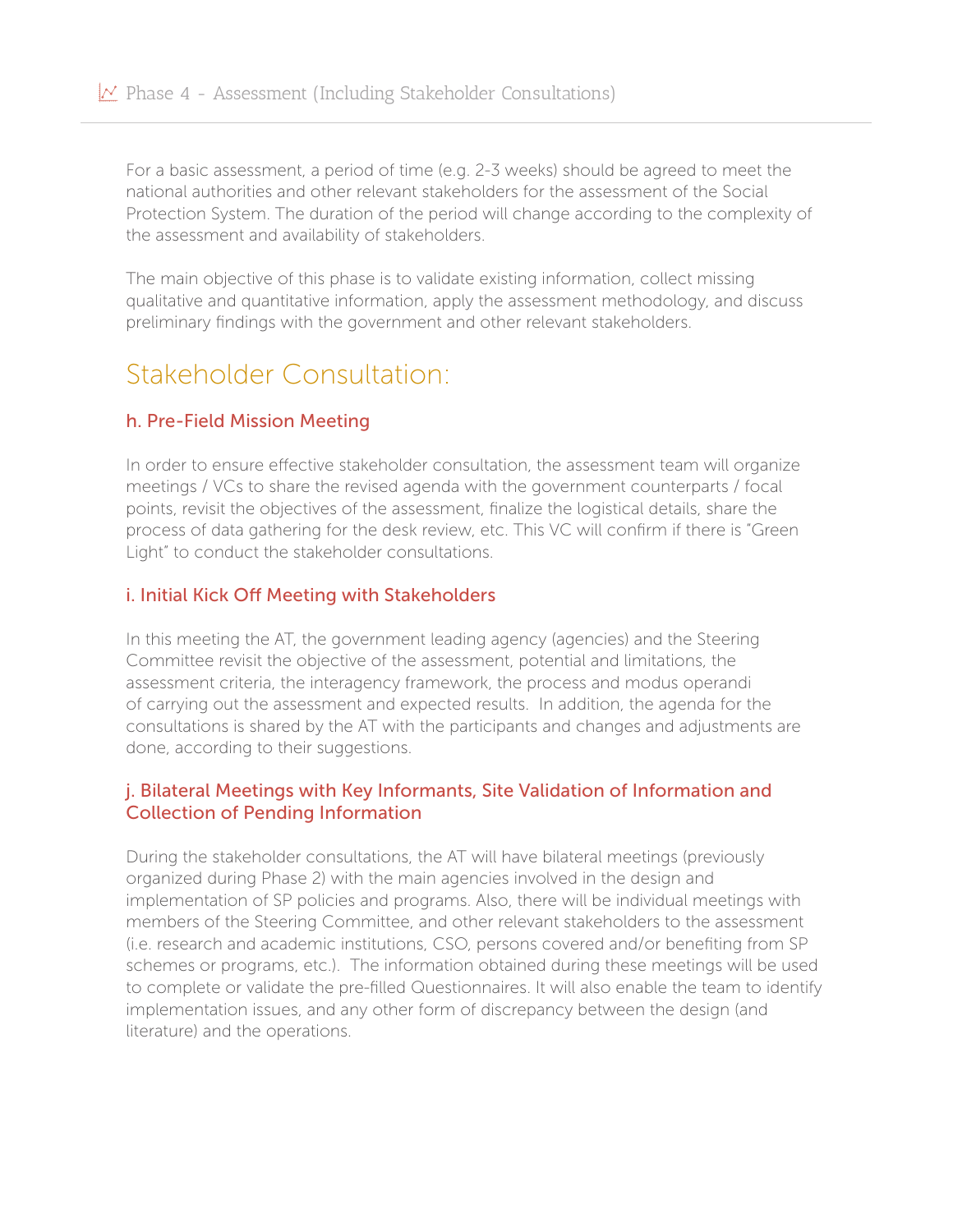It is important to highlight that in most countries, CODI Questionnaires cannot be completed by meeting only one person from one agency and therefore, different informants should be contacted to get reliable and up to date information. Hence, the CODI Assessment Team must identify, in advance, which institution(s) is (are) the more appropriate and reliable sources of information in a particular area and within these agencies, which departments or units are relevant (i.e. aggregated data on spending, funding and sources of funding may be requested to the Ministry of Finance or Planning, while data on programs delivery mechanisms should be requested to the relevant implementing agencies. Within these agencies, the M&E unit, the unit responsible for financial management, for membership management, for communication, for the delivery or complaints management may each have different and valuable information).

For Modules 2 and 3, the CODI Assessment Team must guarantee that the inventory includes all programs constituting the SP system and that the list of programs selected for detailed analysis represents the most important programs by function, according to criteria jointly defined by the government and DPs (i.e. size, coverage, budget, source of finance, length of implementation, etc.). CODI will focus on collecting program level information and data on all major (at scale) institutionalized national programs.

Given CODI's extensive number of questions, it is desirable that the CODI Assessment Team allocates enough time before and during the agency consultations to finalize data collection.

Knowing that CODI needs information from a range of stakeholders and triangulation of information to strengthen its reliability, the Assessment Team needs to agree on how to resolve or deal with contradictions in the information that is collected. In addition, since it is expected that not all of the information will be readily available, the AT should anticipate follow up meetings during the consultations or remote sessions and follow-up to finalize data collection, especially for the elaboration of the Country Report.<sup>3</sup>

#### k. Site Visits & Focus Groups with Beneficiaries

The AT needs to conduct site visits, including rural areas, to get a better idea of how people access to SP programs and benefits in practice and get feedback from subnational authorities regarding how the system operates on the ground. During the site visits it is important to reserve time to conduct structured interviews or focus group discussions / interviews with SP program beneficiaries. Methodologies to conduct these discussions with program beneficiary families should be determined in advance and be shared with the local partners. The AT should ensure impartial, independent, honest feedback and therefore, the determination of the more appropriate methods to conduct the focus groups / interviews should respond to technical protocols. Community based and civil society organizations or NGOs may be instrumental to organize beneficiaries' participation and to guarantee that the chosen beneficiaries / non-beneficiaries views and needs are representative for social protection programs under consideration.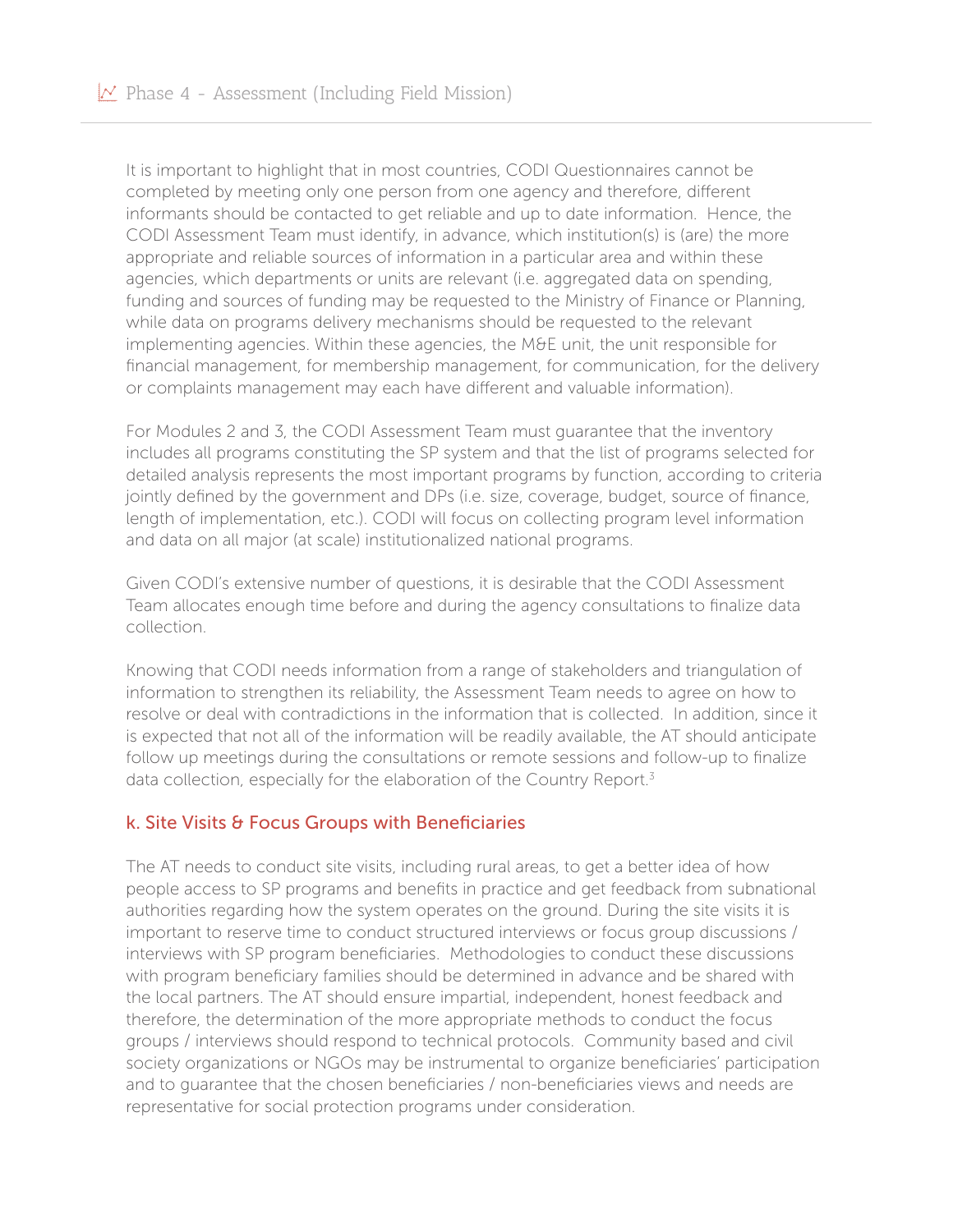#### l. Completion of Overview of Findings & Interpretation of Findings

Once the Questionnaires are completed and the information required for the country report is collected, and the information has been validated with the Steering Committee the next step consists in the completion of the Overview of Findings. This matrix is organized (from weak to strong, on a scale of 1 to 4) by the 10 Performance Criteria. The Assessment can be done either by the AT or through a series of multi-stakeholder workshops which will build ownership on a more consensual matrix and may make it easier to reach clarification in case of contradictions between different sources<sup>4</sup>. More information can be found in Module 4 of the 'What Matters' Guidance Note and the Overview of Findings.

#### m. Debriefing of Preliminary Findings to the Government Lead Agency & the Steering Committee

After the assessment table has been completed, the preliminary results will be shared with the management and senior government officials from the government leading agency / agencies and the members of the Steering Committee in a dedicated face-toface meeting. The objective of this meeting is to confirm the validity of the results and the accurate and objective interpretation of the available information. Based on the initial diagnostic, there needs to be an elaboration of options and recommendations, which should be done as part of a dialogue with relevant stakeholders. The main elements that are planned to be included in the Country Report also will be presented in this meeting.

#### n. Consultative (multi-day) Workshop

The process would culminate in a multi-day, multi-stakeholder workshop, including government representatives, social partners, CSOs, and others, for review of preliminary results following the Assessment, but prior to the finalization and dissemination of the report. Revision and further consultation will be done as needed (e.g. if there is disagreement controversy on any of the findings).

#### o. Consolidation of Assessment Findings in Country Report

One of the main deliverables of the AT is the elaboration of a Country Report that will summarize the assessment and will suggest policy options for strengthening SP systems. Findings should be presented in a systematic manner and disseminated widely to serve as a platform for deepening dialogue among diverse key stakeholders on policy actions and improvements. It is important to bear in mind that the report is produced upon government request and submitted to the government. However, the report will be an important source of information for other stakeholders such as DPs, CSOs, workers and employers´ organizations, among others.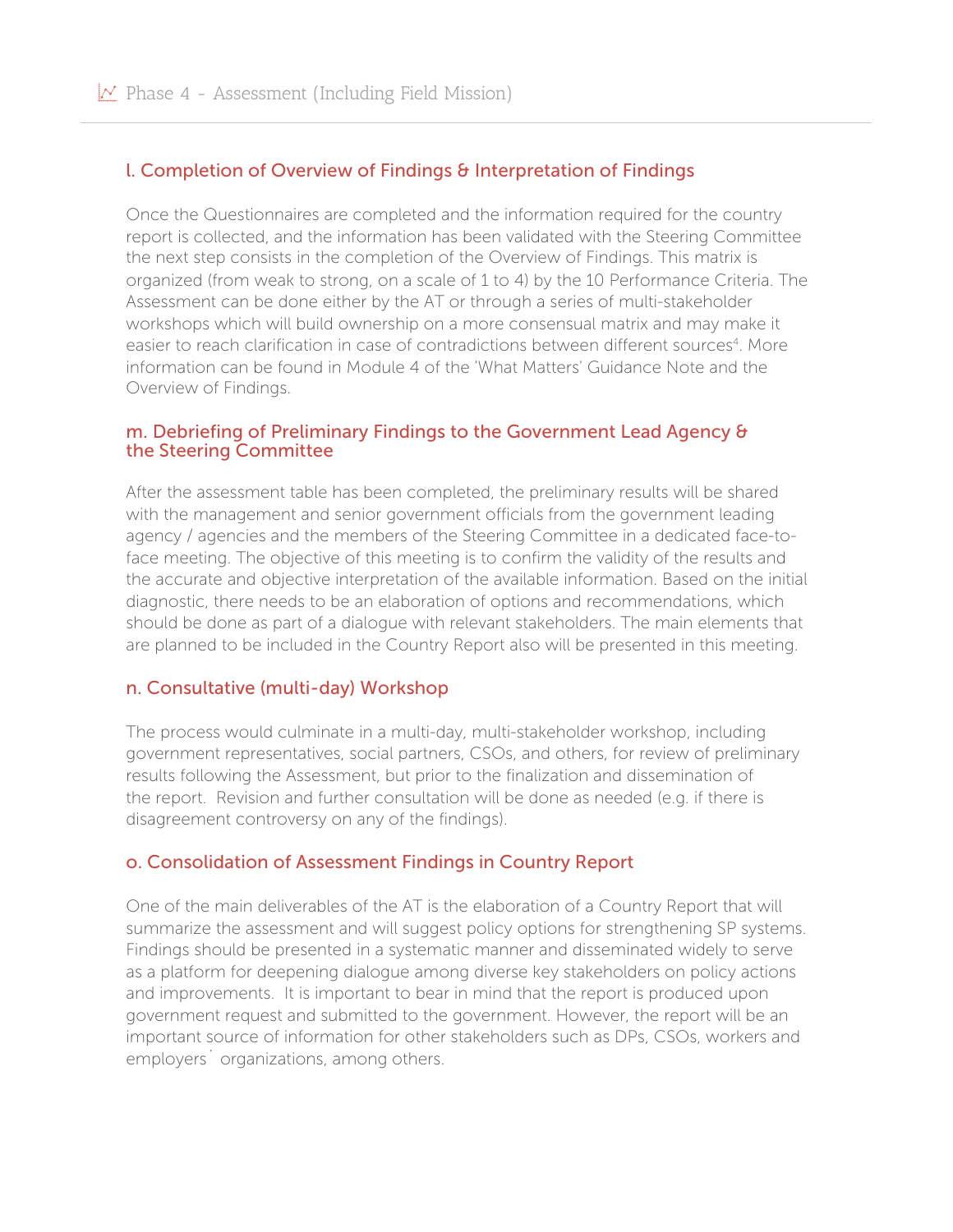#### p. Inputs from SC & Other Stakeholders for Final Version of the Country Report

A draft full Country Report should be reviewed by government lead agency (agencies) and then endorsed by the SC. Prior to submitting the draft to the government, the content should be agreed among all participating international agencies. The V1 of the Country Report should incorporate the comments, suggestions, and other feedback from the SC and other relevant partners. The Country Report is aimed to contain useful lessons regarding the improvement and development of SP which may be valuable also for other countries. With approval of the country government, the CODI Country Report will be made available online, along with the ISPA tool.

Phase 6 - Policy Dialogue

#### q. Use of the Assessment to Foster Policy Dialogue

It is expected that CODI will inform policy dialogue and ongoing technical assistance. The assessment can also contribute to: i) generate knowledge for analytical sector work, and operations design, ii) provide inputs for the SP M&E systems, iii) be the baseline for future progress tracking, and iv) guide SP system development or initiate reforms.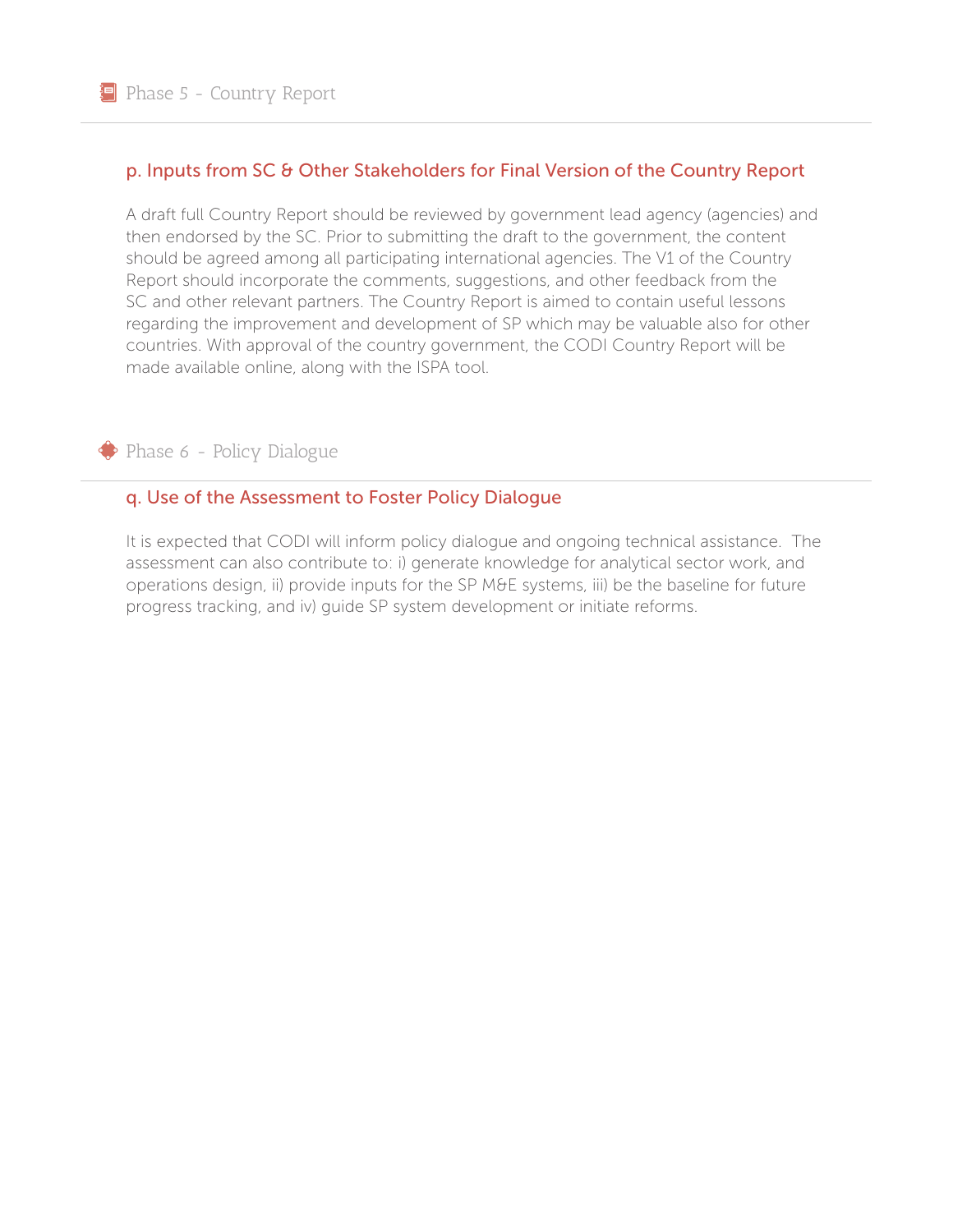#### Useful Tips When Applying CODI:

- When creating your CODI assessment team, try to make it truly interdisciplinary (by SP functions, knowledge of the country, knowledge of CODI tool).
- Make sure that all the members of your Assessment team know CODI and are familiarized with the process and the methodology.
- Before beginning, study the entire What Matters Guidance Note and the Questionnaires thoroughly, adapt them to the country context as needed, and identify as many sources and informants that can provide information that pertain to multiple sections of the Questionnaires.
- Examine other CODI Country Reports to get a sense of the documentary evidence and informants used.
- Identify key partners and obtain high-level approvals up front as soon as possible to smooth the way forward.
- Ask up front how to deal with confidential information.
- Send invitations / meeting request for bilateral meetings sufficiently in advance.
- When selecting the programs to be assessed in depth by CODI, try to get inputs from Ministry of Finance / Planning. Having the general picture always helps.
- different team members asking random questions.
- Bring information about CODI (objectives, purposes, expected outcomes) to bilateral meetings.
- When done with support from DP, engage government focal point, not only as a facilitator but as a principal actor in the assessment.
-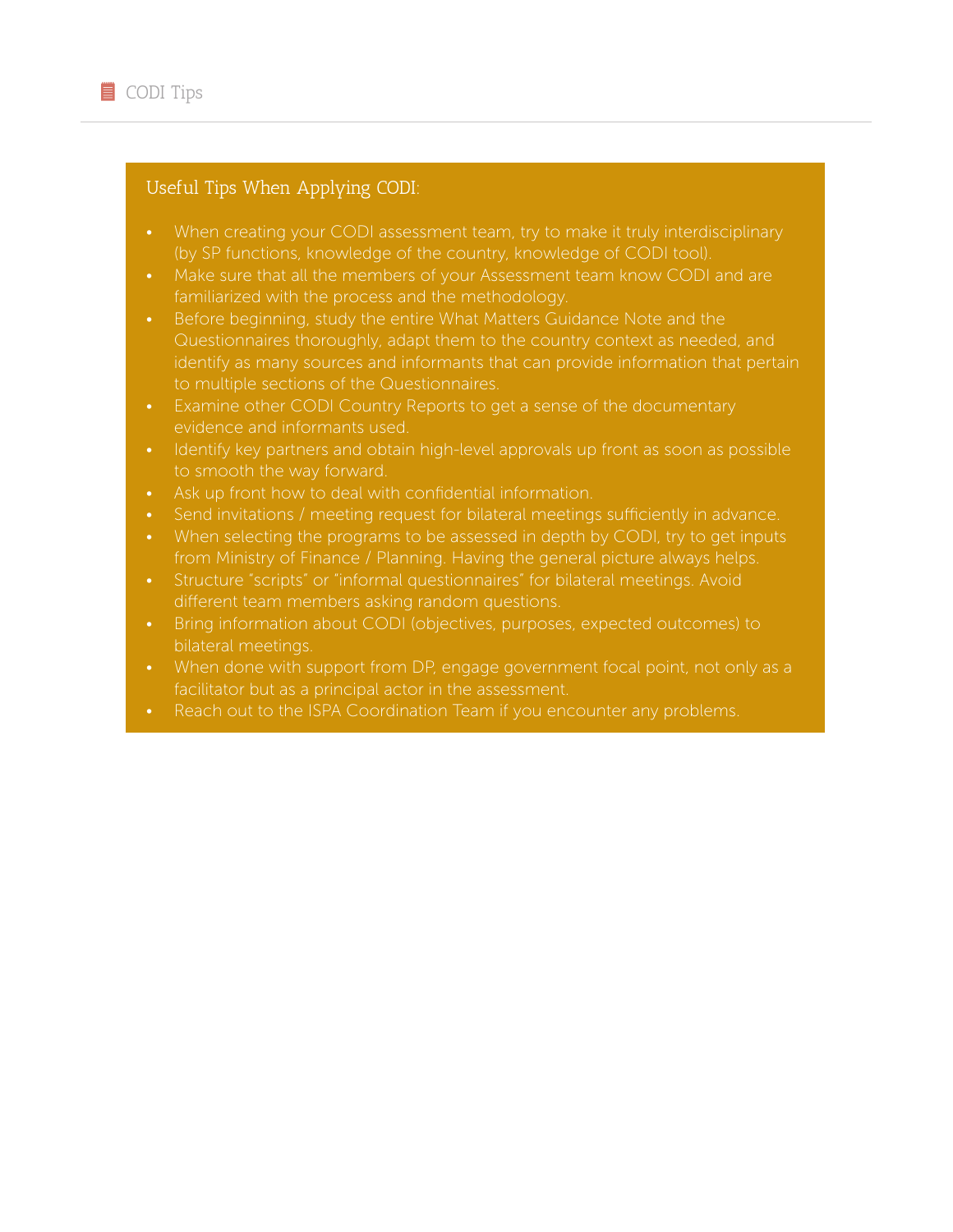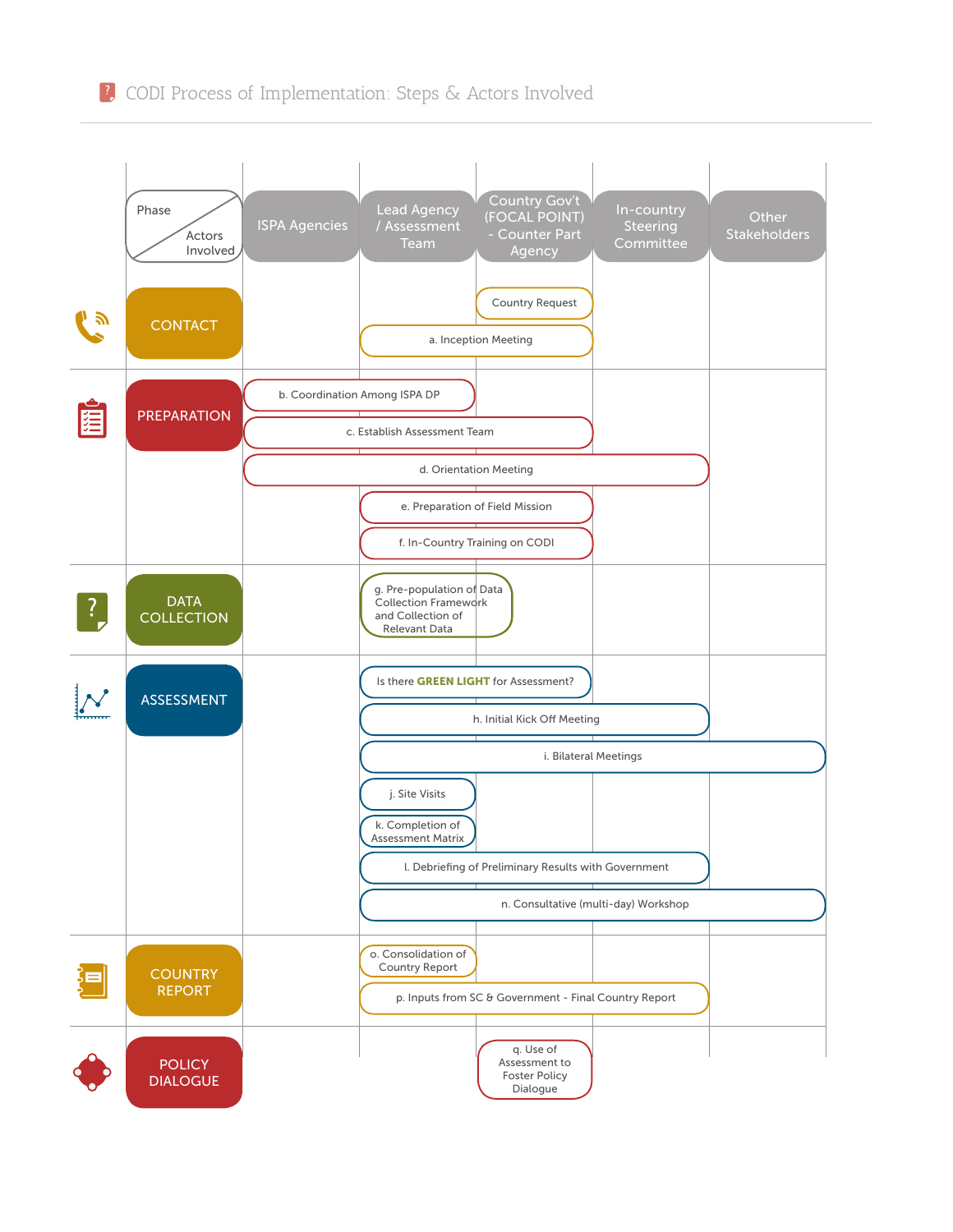| <b>Phase</b>                                  | <b>Step</b>                                                                    | Responsible                                             | Done? | <b>Dates</b> |
|-----------------------------------------------|--------------------------------------------------------------------------------|---------------------------------------------------------|-------|--------------|
| 1. Contact an<br><b>ISPA Agency</b>           | a. Inception Meeting                                                           | ISPA agency &<br>Government leading<br>agency/agencies  |       |              |
| 2. Preparation for<br><b>ISPA Assessment</b>  | b. International DP<br>Coordination                                            | ISPA agency + ISPA<br>coordination team                 |       |              |
|                                               | c. Creation of<br>Assessment Team                                              | ISPA leading agency<br>+ Government                     |       |              |
|                                               | d. Orientation<br>Meeting                                                      | Government                                              |       |              |
|                                               | e. Preparation of Field<br>Mission                                             | Assessment Team +<br>Government                         |       |              |
|                                               | f. In-country<br>Training on CODI                                              | ISPA agency + ISPA<br>coordination team +<br>Government |       |              |
| 3. Data &<br>Information<br><b>Collection</b> | g. Pre-population of Data<br>Collection Framework & Desk<br>Research           | Assessment Team                                         |       |              |
| 4. Assessment                                 | h. Pre-Field Mission Meeting                                                   | Assessment Team +<br>Government                         |       |              |
|                                               | i. Initial Kick Off Meeting                                                    | Assessment Team +<br>Government                         |       |              |
|                                               | j. Bilateral Meetings                                                          | Assessment Team                                         |       |              |
|                                               | k. Site Visits                                                                 | Assessment Team                                         |       |              |
|                                               | l. Completion of Overview<br>of Findings & Interpretation<br>of Findings       | Assessment Team                                         |       |              |
|                                               | m. Debriefing of<br>Preliminary Results with<br>Government                     | Assessment Team +<br>Government                         |       |              |
|                                               | n. Consultative (multi-day)<br>Workshop                                        | Assessment Team +<br>Government                         |       |              |
| 5. Country Report                             | o. Consolidation of Country<br>Report                                          | Assessment Team                                         |       |              |
|                                               | p. Inputs from<br>Steering Committee &<br>Government - Final Country<br>Report | Assessment Team +<br>Government                         |       |              |
| 6. Policy Dialogue                            | q. Use of Assessment to<br>Foster Policy Dialogue                              | Government                                              |       |              |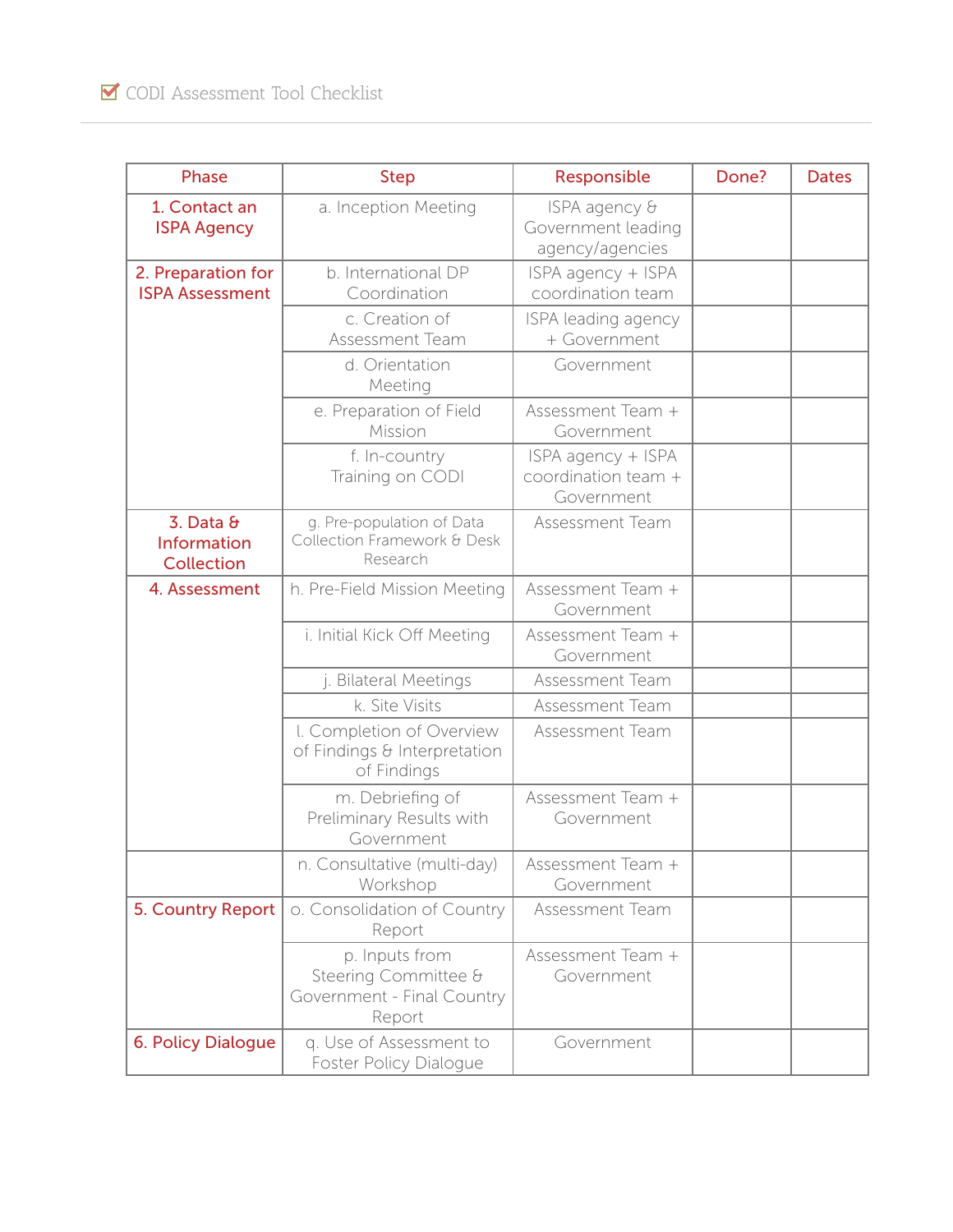#### i. ISPA tools should be led by qualified staff in the subject matter.

#### ii. ISPA tools should be adapted to national circumstances, objectives & interpretation.

Each SP system operates in a different social, demographic, economic, cultural and political environment and needs to address the resulting specific country context. Careful consideration should be given in each CODI application as to if and how the assessment tool needs to be adapted to the country context. In particular specificities in the design of the existing SP system, policymaking process or administrative system of the country should be considered, as well as the priorities and needs expressed in the country request for CODI application.

#### iii. The implementation of ISPA tools should be based on broad stakeholder participation to ensure wide ownership.

ISPA tools under the leadership of the relevant SP government institution(s), should involve all relevant stakeholders engaged in SP and poverty reduction efforts: ministry in charge of the specific SP component to be assessed, other relevant ministries and agencies, development partners (DP), social partners, civil society organizations, academia, etc. The tools aim to facilitate improved cooperation not just among national institutions but also between different development partners and the tool application should be interagency, i.e. open to all interested international organizations.

#### iv. The implementation of ISPA tools should be adequately planned.

The implementation of any ISPA tool needs to be adequately planned, allocating sufficient time, as well as financial and human resources for collecting relevant information and undertaking the assessment. The team appointed to carry out the assessment should have a sound understanding of the main features of the SP issue being evaluated. For CODI this includes the understanding of basic economic, demographic, labor market, and social indicators as well as a general knowledge of the country's legal, political, fiscal, and institutional framework. Information on the level of decentralization of political, administrative and fiscal decisions is key to understand the role of subnational governments in the implementation and performance of SP policies.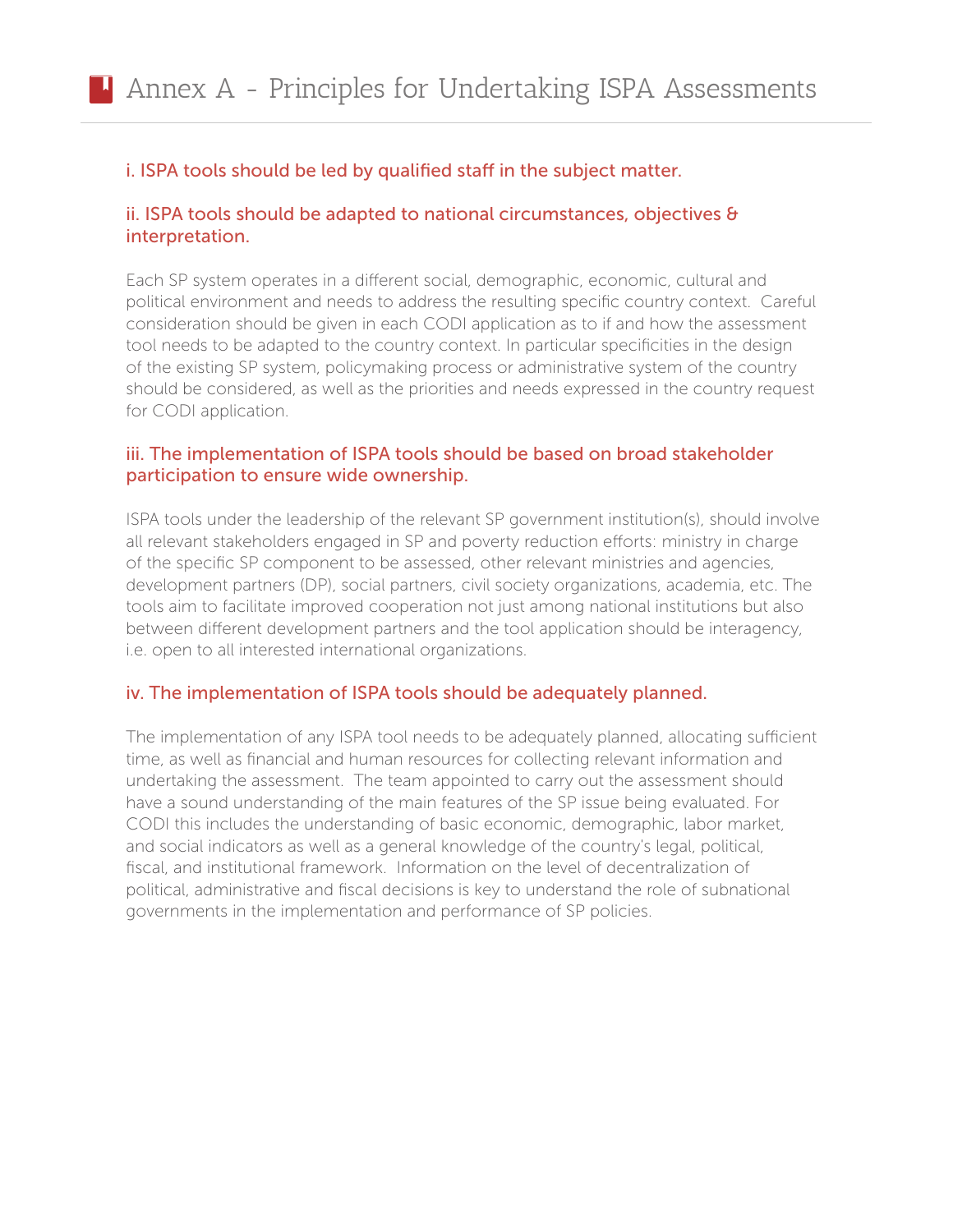In the planning of ISPA tools implementation, the Assessment Team should at least:

- Agree on the Terms of Reference (TORs) (*See Annex B*).
- Ensure adequate timing and resources for the implementation of the task (including both human and monetary resources). Although ISPA tools are meant to provide rapid assessments, depending on the country context, data availability, complexity of the SP system, nature of the national dialogue, and policy processes, the application of each ISPA tool may take different times.

When needed, receive adequate training from the ISPA Coordination Desk in the purpose, content, assessment criteria, and modus operandi of the ISPA tool to be used, prior to the data collection and assessment phases.

#### v. ISPA tools should be implemented periodically and can be complemented by other specialized ISPA tools.

It is desired that the ISPA assessments are conducted periodically (for example, every three to five years) to allow tracking developments over time. In addition, if the assessment carried out identifies areas of the SP system that may require more detailed analysis and the use of other ISPA specialized tools may be useful to address or further examine weaknesses identified during the ISPA assessment.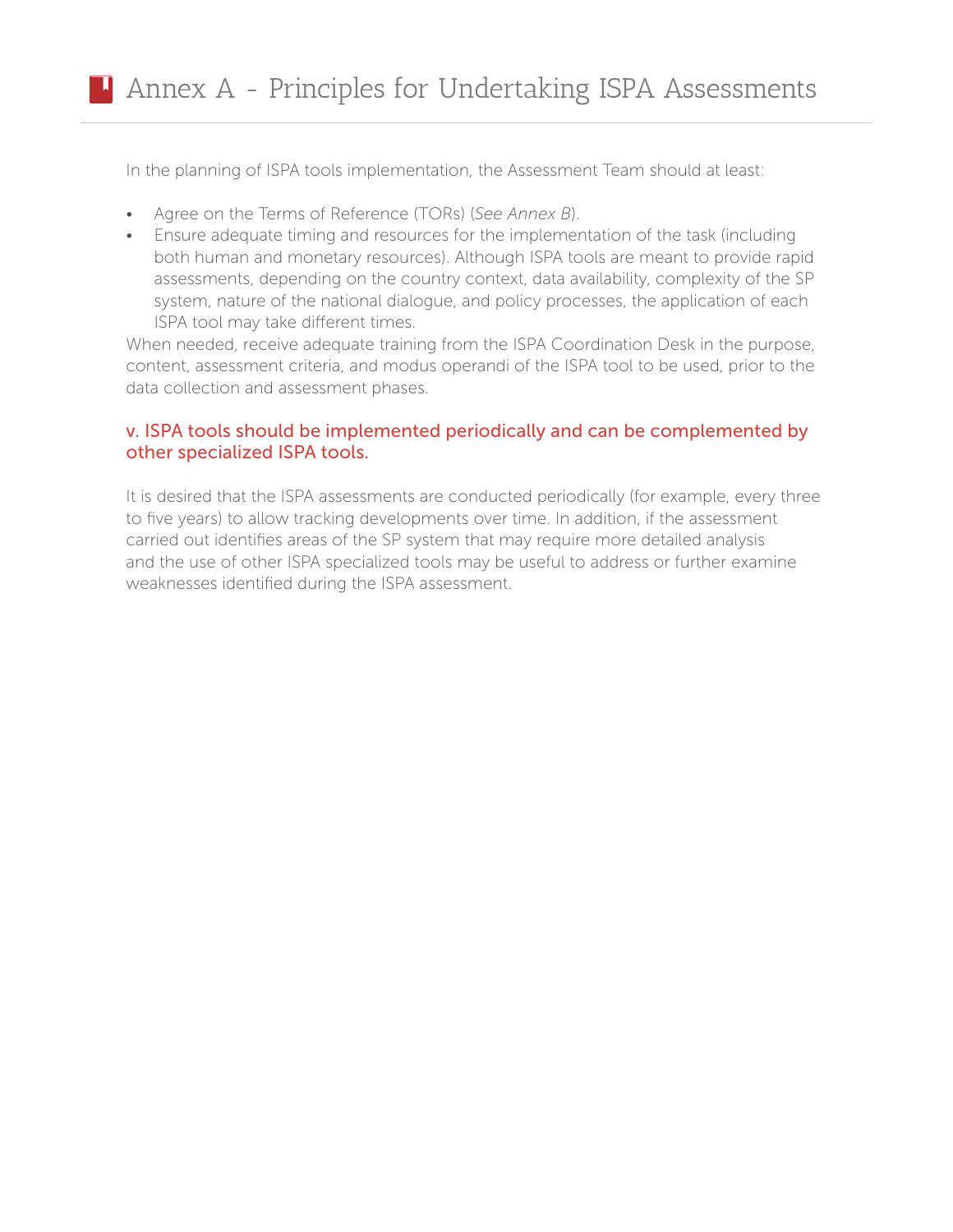The TORs state the main goals, activities and responsibilities of team members and participant institutions during the implementation of the CODI assessment. In close consultation with the requesting government, the TORs should be prepared by the ISPA agency leading the particular application of the CODI assessment tool (typically the DP agency that received the government request or proposed the assessment to the government). The government-leading agency should agree on its content and scope.

#### *The TORs should include at least:*

- Background: Brief description of the country s SP context and status, including the main policies, programs administrative arrangements in place. In particular, it should provide information on the particular motivation to carry out the CODI assessment and any specific government needs or interest in the exercise.
- Objective: To prepare an assessment of the SP system (if possible specify the programs) in the given country using the ISPA tool (mention any particular government needs and interests or areas of focus if applicable) as an input to drafting a Country Report that serves as a base for policy dialogue and identification of options.
- Scope / Coverage: When possible, the TOR need to be clear about the programs / schemes to be evaluated. Also, the levels of the government to be assessed should be clearly defined: central (national) government, including autonomous agencies, and / or local (sub-national) governments. List of relevant stakeholders that should participate and to which to seek involvement/endorsement.
- Implementation Arrangements: This section must describe the CODI assessment implementation arrangements, including the roles and responsibilities of the governmental leading agency, DPs, AT, AT leader, and the SC.
- Financing of the Assessment: Projected costs involved. The TORs should include who will cover the costs of the assessment (government officials and / or consultants' time, travel, logistics, materials, incidentals). Costs may vary depending on the scope and nature of the assessment, the predicted ease of obtaining information, the extent of travel involved (size and structure of the country), the existence of language barriers, the need for consultants, and whether deeper fieldwork will be required.
- Process & Timelines (the process has to be described/summarized): Set targets and milestones with specific tentative dates, etc. while allowing enough flexibility for unforeseeable tasks and delays and provide extra time for filling information gaps.